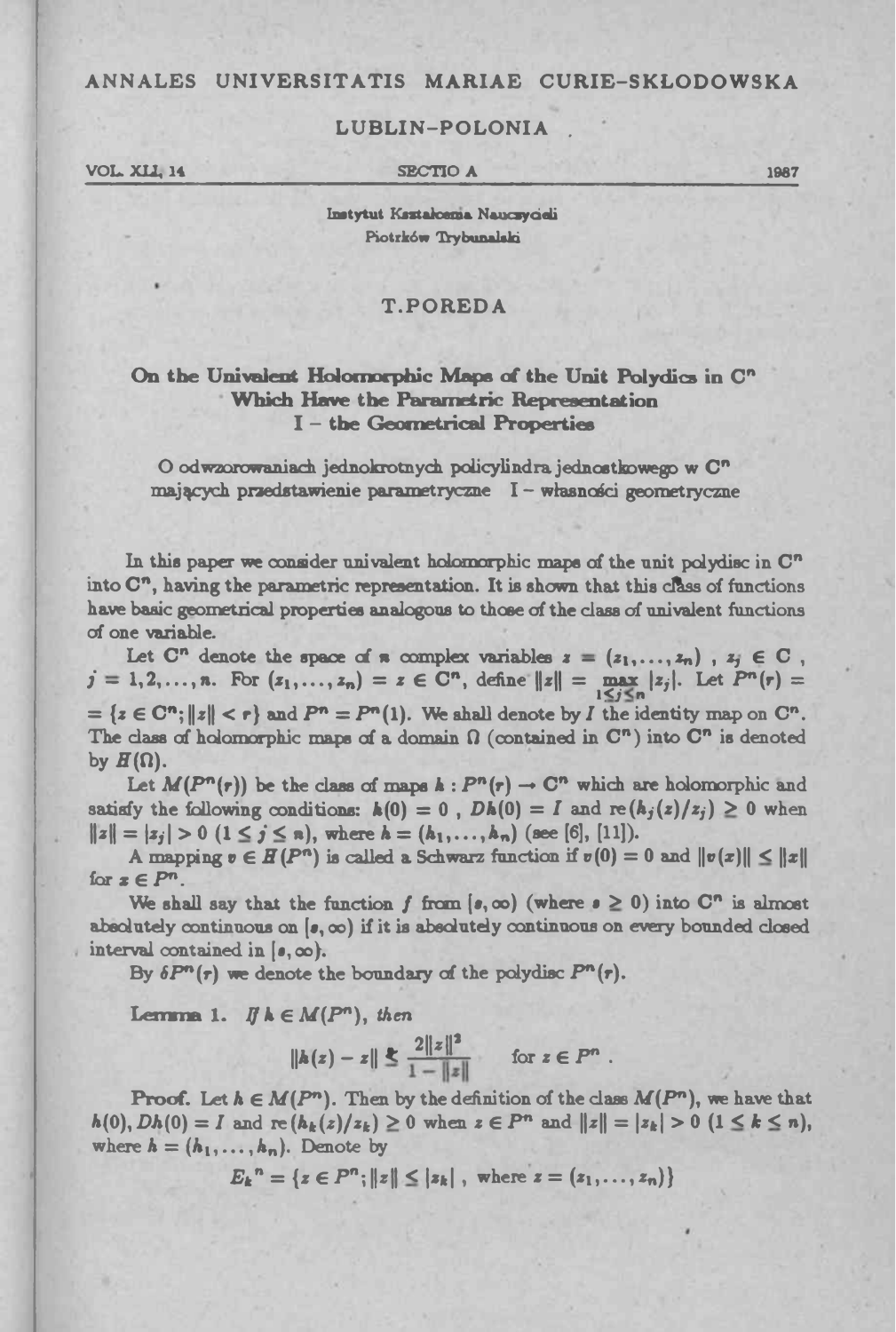*for*  $k = 1, 2, ..., n$ .

Fix *k* ,  $1 \le k \le n$ . Let  $F_k(z) = \frac{h_k(z)}{z_k}$  for  $z \in E_k^n - \{0\}$ . It is easy to see that  $r \in F_k(z) \geq 0$  for  $z \in E_k^n - \{0\}$ . Now, we define a function  $H_k$  in the following way:

 $H_k(t_1, \ldots, t_n) = F_k(t_1 t_k, \ldots, t_{k-1} t_k, t_k, t_{k+1} t_k, \ldots, t_n t_k)$ 

*for* all  $t = (t_1, \ldots, t_n) \in P^n$  such that  $t_k \neq 0$ . Since  $h_k$  is a holomorphic function on  $P^n$  and  $Dh(0) = I$ , therefore we can represent it in the form of the absolutely convergent power series

$$
h_k(z) = z_k + \sum_{\substack{|v| > 1\\ v \in \mathbb{N}^n}} \alpha_{v}(k) z^{v} \quad \text{for } z \in P^n
$$

(compare  $[2]$ , chapter  $[1]$ ). Using this representation, we obtain that

$$
H_k(t) = 1 + \sum_{\substack{| \nu | > 1 \\ \nu \in \mathbb{N}^n}} \alpha_{\nu}^{(k)} \cdot t_1^{\nu_1} \cdot \ldots \cdot t_{k-1}^{\nu_{k-1}} \cdot t_{k+1}^{\nu_{k+1}} \cdot \ldots \cdot t_n^{\nu_n} \cdot t_k^{|\nu|-1}
$$

(where  $\nu = (\nu_1, \ldots, \nu_n)$ ,  $|\nu| = \nu_1 + \cdots + \nu_n$ ), for all  $t = (t_1, \ldots, t_n) \in P^n$  such that  $i_k \neq 0$ .

Let us extend the function  $H_k$  to the entire polydisc  $P^n$  by putting, for  $t = (t_1, \ldots, t_{k-1}, 0, t_{k+1}, \ldots, t_n) \in P^n$ ,  $H_k(t) = 1$ . It is obvious that  $H_k$  is holo $t = (t_1, \ldots, t_{k-1}, 0, t_{k+1}, \ldots, t_n) \in P^n$ ,  $H_k(t) = 1$ . It is obvious that  $H_k$  is holomorphic on  $P^n$  and satisfies the following conditions:  $H_k(0) = 1$ ,  $\text{ref}(t) \geq 0$  for  $t \in P^n$ . Taking the function  $H_k$  as a function of  $t \in P^n$ . Taking the function  $H_k$  as a function of one complex variable  $t_k$  (with other variables fixed) we obtain by Herglotz formula (see [9], theorem 2.4 ) following inequality

$$
|H_k(t_1,\ldots,t_n)-1|\leq \frac{2|t_k|}{1-|t_k|}\qquad \text{for } (t_1,\ldots,t_n)\in P^n.
$$

Now, let  $z = (z_1, \ldots, z_n)$  be any fixed point of  $E_k^n - \{0\}$ . Put  $t_i^0 = \frac{z_i^0}{z_i}$  for  $i \neq k$ ,  $1 \leq i \leq n$ , and  $t_k^0 = z_k$ . It is obvious that  $t^0 = (t_1^0, \ldots, t_n^0) \in P^n$  and, since  $H_k(t^0) = F_k(z)$ , therefore

$$
|F_k(z)-1| \leq \frac{2|z_k|}{1-|z_k|}.
$$

By the free choice of *x*, we obtain that this inequality takes place for all  $z \in E_k$ <sup>n</sup> – {0}. **This implies that**

$$
|h_k(z)-z_k|\leq \frac{2|z_k|^2}{1-|z_k|} \quad \text{for } z\in E_k^n-\{0\}.
$$

Further, observe that  $(re^{i\varphi_1},...,re^{i\varphi_n}) \in E_k^n - \{0\}$  for any  $r \in (0,1)$  and  $\varphi_m \in [0, 2\pi]$ ,  $m = 1, \ldots, n$ . Hence, we have

$$
|h_k(re^{i\varphi_1},\ldots,re^{i\varphi_n})-re^{i\varphi_k}| \leq \frac{2r^2}{1-r}
$$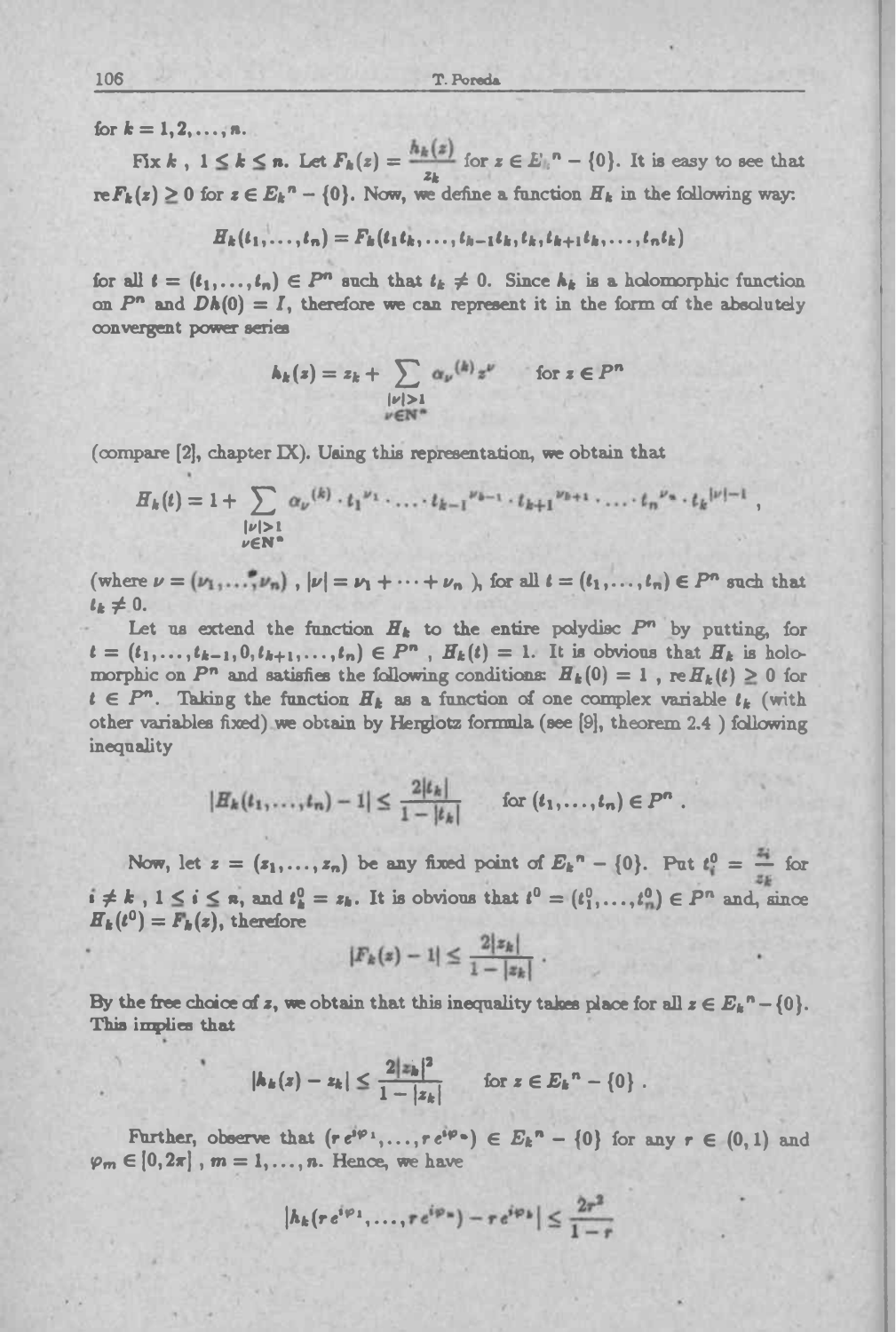for any  $r \in (0,1)$  and  $\varphi_m \in [0,2\pi]$ ,  $m = 1,2,...,n$ .

Considering the form of the Bergman-Silov boundary for the polydiac  $P^n$ , we obtain obtain Jackson and the contract of the contract of the contract of the contract of the contract of the contract of the contract of the contract of the contract of the contract of the contract of the contract of the contrac

$$
|h_h(z)-z_h|\leq \frac{2\|z\|^2}{1-\|z\|} \quad \text{for } z\in P^n.
$$

From the arbitrariness of  $k$   $(1 \leq k \leq n)$  we have

$$
\|h(z)-z\| \leq \frac{2\|z\|^2}{1-\|z\|} \quad \text{for } z \in P^n.
$$

From the above lemma immediately arises

Corollary 1.  $\mathbb{I}$   $h \in M(P^n)$ , then

**»**

$$
\|h(z)\| \le \|z\| \frac{1 + \|z\|}{1 - \|z\|} \quad \text{for } z \in P^n.
$$

**Lemma 2.** Let  $h = h(z, t)$  be a function from  $P^n \times [0, \infty)$  into  $C^n$  such that (i) *for every*  $t \in [0, \infty)$ ,  $h(\cdot, t) \in M(P^n)$ , **Lemma 2.** Let  $h = h(z, t)$  be a function from  $P^n \times [0, \infty)$  into C<br>(i) for every  $t \in [0, \infty)$ ,  $h(\cdot, t) \in M(P^n)$ ,<br>(ii) for every  $z \in P^n$ ,  $h(z, \cdot)$  is a measurable function on  $[0, \infty)$ .<br>Then for any  $s > 0$  and  $z \in P^n$  the equa

*Then for any*  $s \geq 0$  *and*  $s \in P^n$  *the equation* (ii) for every  $z \in P^n$ ,  $h(z, \cdot)$  is a measurable function on  $[0, \infty)$ .

(1) 
$$
\frac{\partial v}{\partial t} = -h(v,t) \quad \text{for a.e. } t \geq s, \quad v(s) = z
$$

posesses exactly one almost absolutely continuous solution  $v = v(z, s, \cdot)$  on interval  $poseses$  exactly one almost absolutely continuous solution  $v = v(z, s, \cdot)$  on interval  $[s, \infty)$ . Moreover, for any  $t \ge s$ , the function  $v(\cdot, s, t)$  is a univalent *Schwarz* function *on P*<sup>*n*</sup> and *Dv*(0,*e*,*t*) =  $e^{e^{-t}t}I$ .

on  $P^n$  and  $Dv(0, e, t) = e^{e-t}I$ .<br>**Proof.** After introduction of semi-inner product in space  $C^n$  (for definition of semi-inner product see  $[6]$  ) and after using lemma 1.3 from  $[7]$  and corollary 1, the proof of this lemma runs similarly as that of the theorem 2.1 from [8].

With the assumption of lemma the following corollary is true.

Corollary 2. If  $v = v(z, s, t)$  for  $s \in P^n$ ,  $0 \le s \le t < \infty$  satisfies equation (1) *then the following inequalities take place*

(2)  

$$
\begin{cases}\n\frac{e^t \|\nu(z,s,t)\|}{(1-\|\nu(z,s,t)\|)^2} \leq \frac{e^s \|z\|}{(1-\|z\|)^2} \\
\frac{e^s \|z\|}{(1+\|z\|)^2} \leq \frac{e^t \|\nu(z,s,t)\|}{(1+\|\nu(z,s,t)\|)^2}\n\end{cases}
$$

*for*  $z \in P^n$  and  $0 \leq s \leq t < \infty$ .

Using lemma 4 from [6] the proof of this corollary runs similarly to that of lemma 2.2 from [8].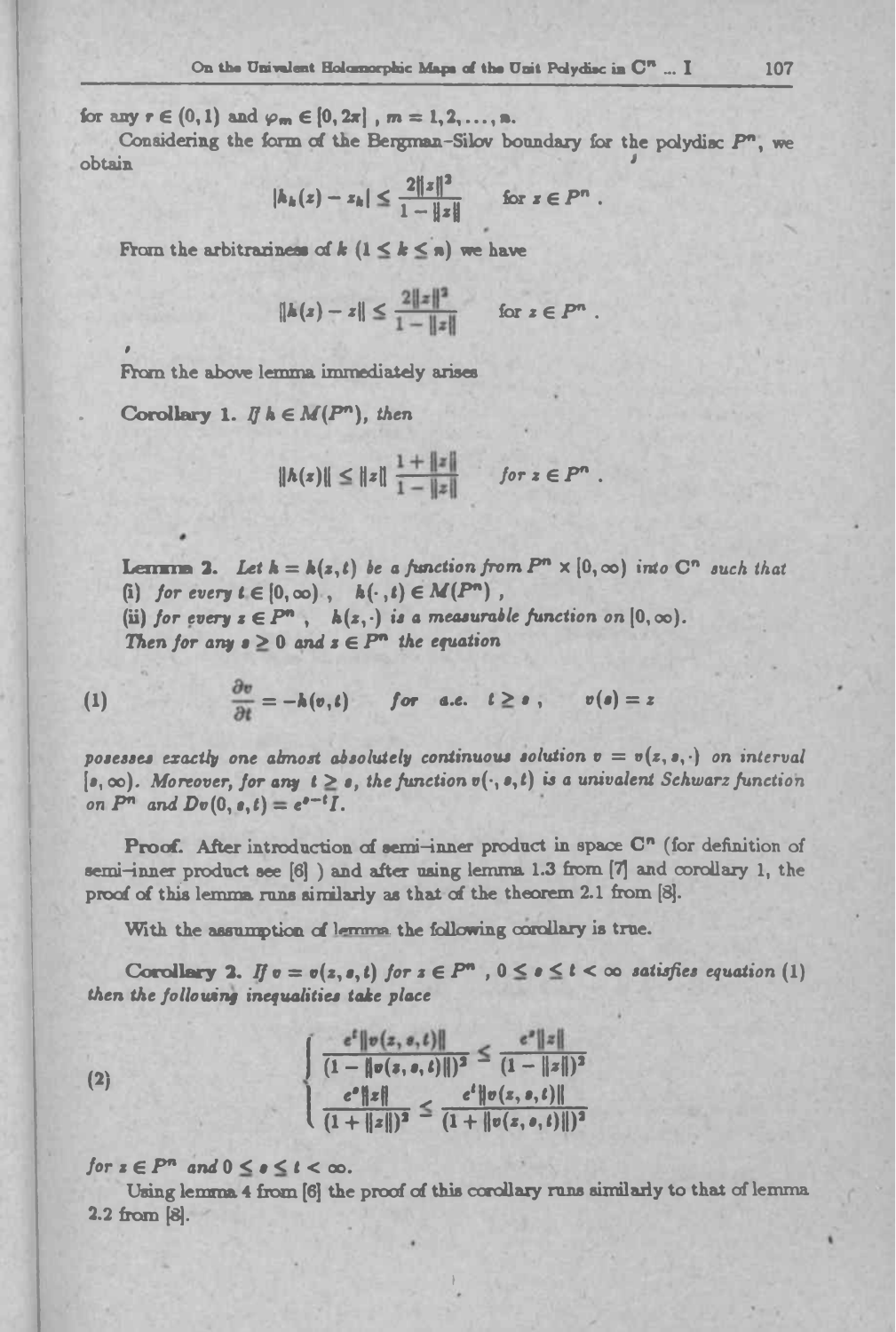108 **T. Pored\***

108<br> **Extract 1.** T. Poreds<br> **Extracts 1.** Let  $h = h(x, t)$  be a function from  $P^n \times [0, \infty)$  into  $C^n$ , which<br>
satisfies assumptions (i)-(ii) from lemma 2. Then there exists a limit 108<br> **Lermanne 3.** Let  $h = h(z, t)$  be a function from  $P^n \times [0, \infty)$ <br>
satisfies assumptions (i)-(ii) from lemma 2. Then there exists a lim<br>
(3)  $\lim_{t \to \infty} e^t v(z, s, t) = f(z, s)$ , for  $z \in P^n$ ,  $s \ge 0$ ,

(3) 
$$
\lim_{t\to\infty}e^t v(z, s, t)=f(z, s), \quad for\ z\in P^n, s\geq 0,
$$

where  $v = v(z, e, t)$ , for  $z \in P^n$  and  $0 \le e \le t$ , is a solution of equation (1) such that for any  $z \in P^n$  and  $z \ge 0$  the function  $v(z, z, \cdot)$  is almost absolutely continuous on  $(e, \infty)$  and for any  $e \ge 0$  the function  $f(\cdot, e)$  is holomorphic and univalent on  $P^n$ ,  $and$   $Df(0, s) = e^{s}I$ .

**Proof.** The fact that for any  $s \geq 0$  the function  $f(\cdot, s)$  is holomorphic on  $P^n$ can be proved similarly as in the theorem <sup>2</sup> from [10].

From lemma 2 it follows that  $Df(0, s) = e^sI$  for  $s \ge 0$ .

Since for any  $t \ge s$  ( $s \ge 0$ ) the function  $v(\cdot, s, t)$  is univalent and holomorphic on  $P^n$  and  $Df(0, s) = e^sI$ , thereiore the map  $f(\cdot, s)$  is biholomorphic as the limit of bihdomorphisms (compare [5], theorem 20.2, p. 333).

Definition 1. We say that  $f \in S(P^n)$  if and only if  $f \in H(P^n)$ ,  $f(0) = 0$ ,  $Df(0) = I$  and  $f$  is univalent on  $P^n$ .

**Definition 2.** We say that  $f \in S^0(P^n)$  if and only if there exists a function  $h = h(z, t)$  from  $P^n \times [0, \infty)$  into  $C^n$  which satisfies conditions Example 18  $f \in S^0(P^n)$  if and only  $\infty$ ) into  $C^n$  which satisfies condition (b),  $h(\cdot, t) \in M(P^n)$ ,  $h(z, \cdot)$  is a measurable function (h)  $\lim_{z \to \infty} e^t v(z, t) = f(z)$  for  $z \in P^n$ 

(i) for every  $t \in [0, \infty)$ ,  $h(\cdot, t) \in M(P^n)$ 

(ii) for every  $z \in P^n$ ,  $h(z, \cdot)$  is a measurable function on  $P^n$  such that

where  $v = v(z, t)$  (for  $z \in P^n$ ,  $t \ge 0$ ) is such a solution of the equation

$$
\lim_{t \to \infty} e^t v(z,t) = f(z) \quad \text{for } z \in P^n
$$
  
(for  $z \in P^n$ ,  $t \ge 0$ ) is such a solution of the equal  

$$
\frac{\partial v}{\partial t} = -h(v,t) \quad \text{for a.e.} \quad t \in [0,\infty), \quad v(z,0) = z
$$

that for every  $z \in P^n$ ,  $v(z, \cdot)$  is an almost absolutely continuous function on  $[0, \infty)$ .

Remark 1. The correctness of definition <sup>2</sup> follows from lemma 3.

**Remark 2.** The class  $S^0(P^n)$  will be called the class of functions which have the parametric representation.

Remark **3.** It is obvious that  $S^0(P^n) \subset S(P^n)$ .

**Remark 4.** On account of theorem 6.1 and 6.3 from [9] for  $n = 1$  we have

$$
S^0(P^1) = S(P^1) \; .
$$

The example, which is in the latter part of this paper, shows that for  $n \geq 2$ , the class  $S^0(P^n)$  is a proper subclass of the class  $S(P^n)$ .<br> **Theorem 1.** *If*  $f \in S^0(P^n)$  *then* 

$$
\frac{\|z\|}{(1+\|z\|)^2} \le \|f(z)\| \le \frac{\|z\|}{(1-\|z\|)^2} \quad \text{for } z \in P^n
$$

ż

**(4)**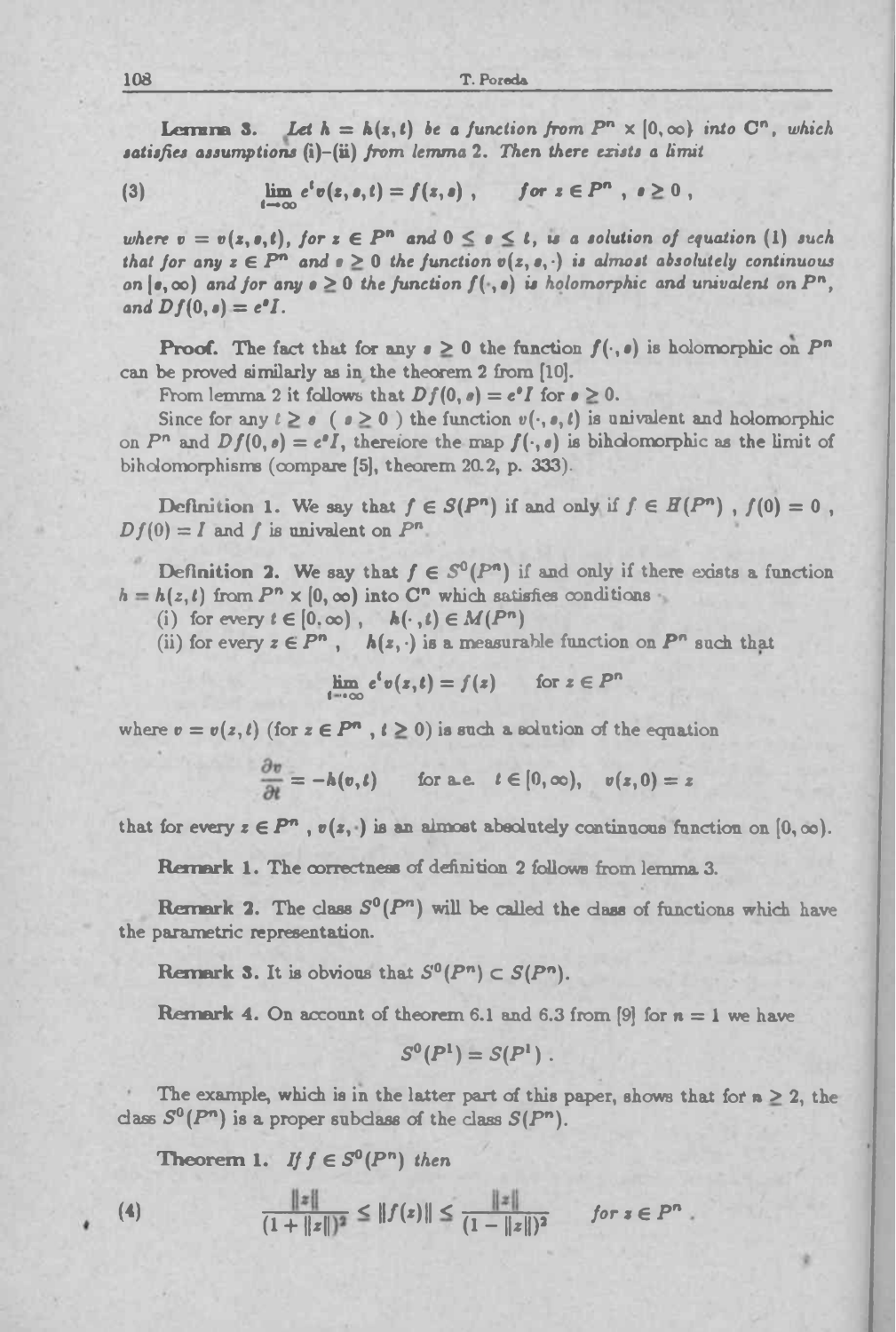**Proof.** If  $f \in S^0(P^n)$ , then there exists a map  $h = h(x,t)$  from  $P^n \times [0,\infty)$ **Proof.** If  $f \in S^{\circ}(P^m)$ , then there exists a map  $h = h(z, t)$  from  $P^m \times [0, \infty)$  into  $C^n$  satisfying conditions (i)—(ii) of definition 2. Hence  $f(z) = \lim_{h \to 0} e^t v(z, t)$ , for  $s \in P^n$ , where  $v = v(s, t)$ , for  $s \in P^n$  and  $t \ge 0$ , is a solution of the equation  $\therefore$  If  $f \in S^0(P^n)$ , then there exists a map  $k = k(z, t)$  from  $F$ <br>tisfying coaditions (i)-(ii) of definition 2. Hence  $f(z) = \lim_{k \to \infty} e^{iz}$ <br>tere  $v = v(z, t)$ , for  $z \in P^n$  and  $t \ge 0$ , is a solution of the equat<br> $\frac{\partial v}{\partial t}(z, t)$ On the Univelant Holomorphic Maps of the Unit<br>
Proof. If  $f \in S^0(P^n)$ , then there exists a map<br>
nto O" satisfying conditions (i)-(ii) of definition 2. If<br>  $\in P^n$ , where  $v = v(x,t)$ , for  $x \in P^n$  and  $t \ge 0$ , is a s<br>  $\frac{\partial v}{\partial t$ 

$$
\frac{\partial v}{\partial t}(z,t)=-h(v(z,t),t) \quad \text{for a.e.} \quad t\in[0,\infty), \quad v(z,0)=z.
$$

By corollary <sup>2</sup> we have the following inequalities

(5) 
$$
\begin{cases} \frac{e^{t} \|\sigma(x,t)\|}{(1 - \|\sigma(x,t)\|)^{2}} \leq \frac{\|x\|}{(1 - \|x\|)^{2}} \\ \frac{e^{t} \|\sigma(x,t)\|}{(1 + \|\sigma(x,t)\|)^{2}} \geq \frac{\|x\|}{(1 + \|x\|)^{2}}, \end{cases}
$$

for  $s \in P^n$  and  $t \ge 0$ . Since  $||v(s,t)|| \le 1$  for  $s \in P^n$  and  $t \ge 0$ , therefore from above for  $s \in P^n$  and  $t \ge 0$ . Since  $||\mathbf{v}(s,t)|| \le 1$  for  $s \in P^n$  and  $t \ge 0$ , therefore from above inequalities we obtain that  $\lim_{t \to \infty} ||\mathbf{v}(s,t)|| = 0$ . Taking this fact and inequalities (5) into account we get that

$$
\frac{\|z\|}{(1+\|z\|)^2} \le \|f(z)\| \le \frac{\|z\|}{(1-\|z\|)^2}.
$$

Now we shall prove a theorem which, with regard to remark 4, is a generalization of Koebe theorem (compare [3], theorem 23).

Theorem 2. *If*  $f \in S^0(P^n)$ , then  $P^n(\frac{1}{t}) \subset f(P^n)$ .

**Proof.** Let  $f \in S^0(P^n)$ . Then from theorem 1 it follows that

(6) 
$$
\lim_{\|x\|\to 1} \inf \|f(x)\| \geq \frac{1}{4}.
$$

Let  $\eta$  be a fixed number from  $(0, \frac{1}{4})$ . By  $(6)$  we get that there exists  $\rho \in (0, 1)$ such that for  $w \in f(\delta P^n(\rho))$ ,  $||w|| > \eta$ . Since  $\delta P^n(\rho)$  cuts  $C^n$ , therefore also  $f(\delta P^n(\rho))$  cuts  $\mathbb{C}^n$  in two disjoint parts – one which is bounded and the other which is not bounded, and  $f(\delta P^n(\rho))$  is the boundary of these parts (see [4]). As  $f(P^n(\rho))$ is a connected set with the boundary  $f(\delta P^n(\rho))$ , so far any w such that  $||w|| = \eta$ the segment  $[0, w]$  does not cut  $f(\delta P^n(\rho))$ . The point  $0 \in f(P^n(\rho))$ , hence  $P^n(\eta) \subset$  $\subset f(P^n)$  for any  $\eta \in (0, \frac{1}{4})$ . As a consequence we obtain that  $P^n(\frac{1}{4}) \subset f(P^n)$ .

The next theorem will be preceded by following lemmas.

The next theorem will be preceded by following lemmas.<br>
Lemma 4. Let  $f = f(z, s)$  for  $z \in P^n$  and  $s \ge 0$  be a map defined as that in<br>
lemma 3. Then for any  $z \in P^n$ ,  $f(z, \cdot)$  is an almost absolutely continuous function<br>
on lemma 3. Then for any  $z \in P^n$  ,  $f(z, \cdot)$  is an almost absolutely continuous function on  $[0, \infty)$ . Moreover,

(7) 
$$
f(z, s) = f(v(z, s, r), r) \quad \text{for} \quad z \in P^n, \quad r \geq s \geq 0,
$$

*where <sup>v</sup> fulfils the assumptions of lemma 3.*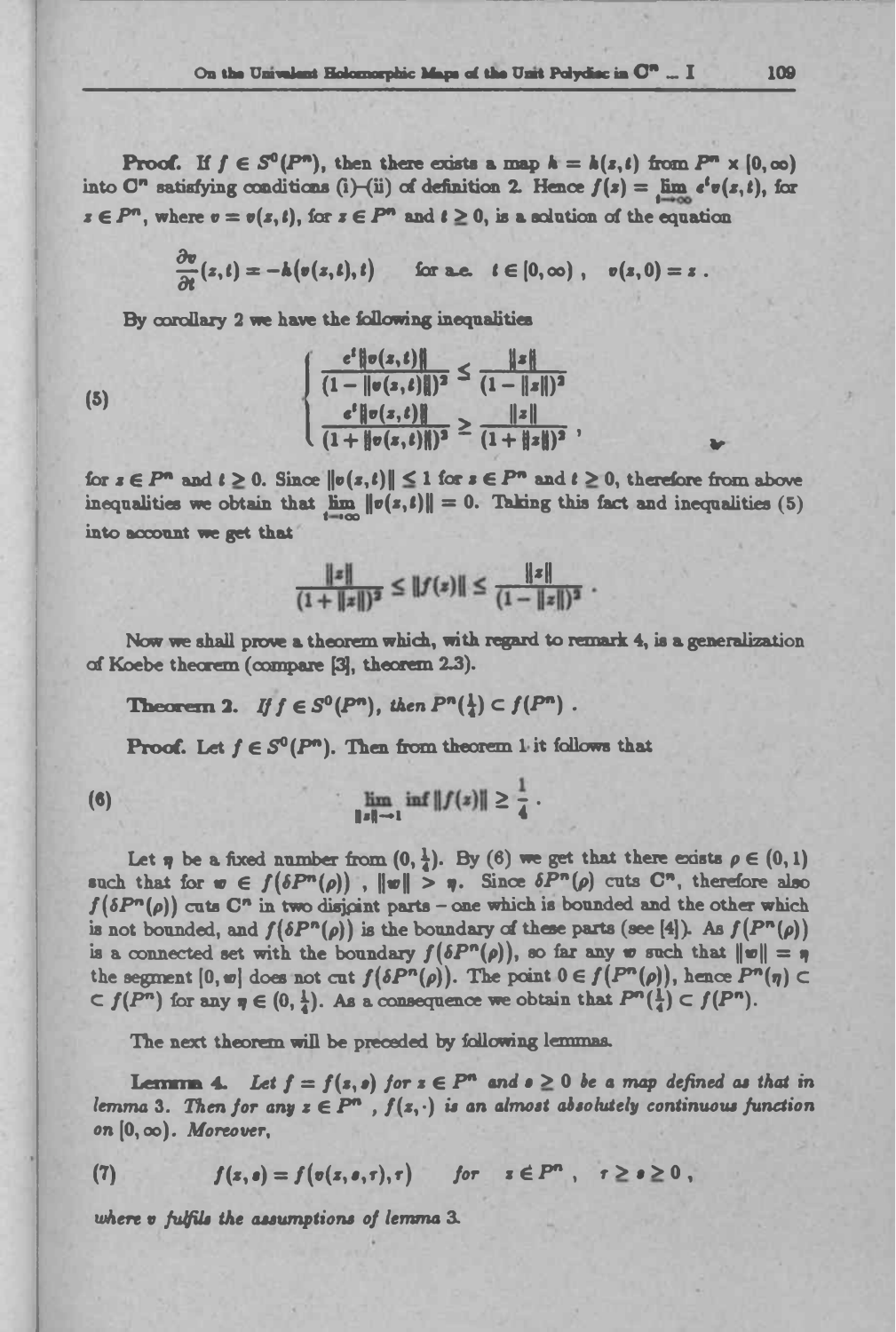**Proof.** Equality (7) can be proved similarly to that in theorem <sup>3</sup> from [10].

- Now, let  $z_0$  be a fixed point of polydisc  $P^n$ , and  $s_1, s_2$  - be any positive numbers. We can assume that  $s_1 \leq s_2$  (in the contrary case the proof runs likewise). By the definition of the function  $v$  we have

$$
v(z_0, s_1, s_2) - s_0 = - \int_{s_1}^{s_2} h(v(s_0, s_1, t), t) dt.
$$

This and corollary <sup>1</sup> imply that

(8) 
$$
\|v(z_0,s_1,s_2)-z_0\| \leq |s_2-s_1| \|z_0\| \frac{1+\|z_0\|}{1-\|z_0\|}.
$$

110<br> **Proof.** Equ<br>
Now, let  $z_0$  l<br>
We can assume 1<br>
definition of the :<br>
This and corollar<br>
(8)<br>
.<br>
Since  $||f(z_0, \theta)||$ <br>
the mean-value  $z$ Since  $||f(z_0, s)|| \leq \frac{e^{s}||z_0||}{(1 - ||z_0||)^2}$  for  $s \geq 0$ , therefore by the Cauchy formula and by the mean-value theorem it is not difficult to show that for every  $T > 0$  and  $r \in (0,1)$ there exists  $L > 0$  such that

(9) 
$$
||f(z_1, s) - f(z_2, s)|| \leq L ||z_1 - z_2||
$$

for any  $z_1, z_2 \in P^n(r)$  and  $s \in [0, T]$ .

Next, notice that from  $(7)$ ,  $(8)$  and  $(9)$  it follows

$$
||f(z_0, \mathbf{e}_1) - f(z_0, \mathbf{e}_2)|| \leq L ||z_0|| \frac{1 + ||z_0||}{1 - ||z_0||} |\mathbf{e}_1 - \mathbf{e}_2|
$$

for any  $s_1, s_2 \in [0, T]$ .

From the above inequality it appears at once that for any fixed  $z \in P^n$  the function  $f(z, \cdot)$  is absolutely continuous on  $[0, T]$ , where *T* is any positive number. tunction  $f(z, \cdot)$  is absolutely continuous on [0, T], where T is any positive number.<br>Hence for any  $z \in P^n$ ,  $f(z, \cdot)$  is an almost absolutely continuous function on [0, co].<br>**Lemma 5.** If  $h \in M(P^n)$ , then<br>(10)  $\|\frac{1}{2!} D^$ 

(10) 
$$
\|\frac{1}{2!} D^2 h(0)(z,z)\| \leq 2 \quad \text{for } z \in P^n.
$$

**Proof.** Let *z* be any fixed point of  $P^n$ . Let us define a function  $H_s$  in the following way : **Example 18 A** is defined as  $H_x(\lambda) = h(\lambda z) - \lambda z$  for  $|\lambda| < 1$ .<br> **Compare is holomorphic in unit ball and** 

$$
H_x(\lambda) = h(\lambda z) - \lambda z \quad \text{for } |\lambda| < 1.
$$

Such defined function is holomorphic in unit bail and

(11) 
$$
H''_z(0) = D^2 h(0)(z, z)
$$

By theorem 5.2 from (1] it follows that

(12) 
$$
H''_z(0) = \frac{2!}{2\pi i} \int\limits_{C_z} \frac{H_z(\lambda)}{\lambda^3} d\lambda
$$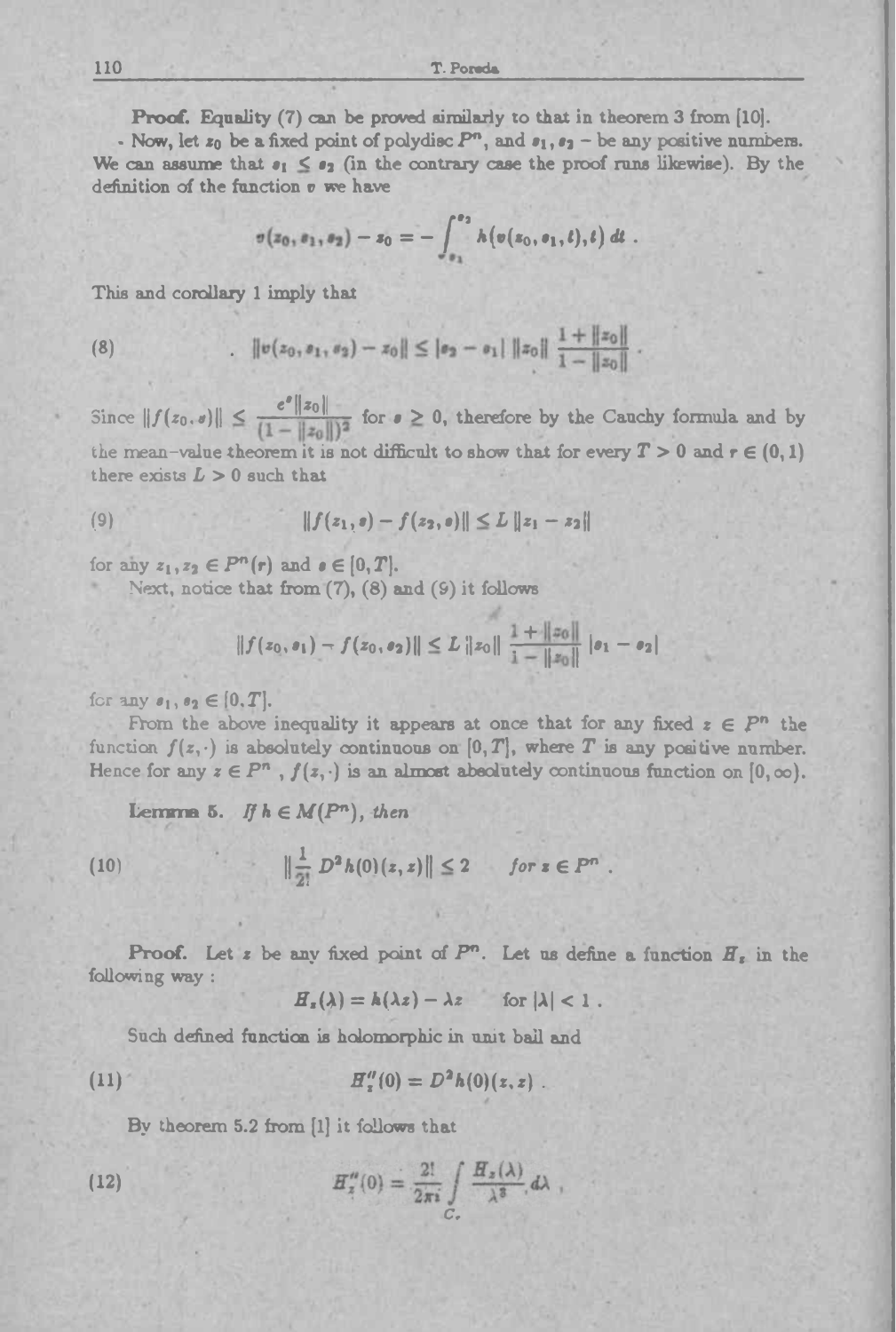where  $C_r$  ( $0 < r < 1$ ) is positively directed circle with center 0 and radius r. From lemma <sup>1</sup> we have

$$
||H_z(\lambda)|| \leq \frac{2|\lambda|^2 ||z||^2}{1 - |\lambda| ||z||} \quad \text{for } |\lambda| < 1.
$$

Taking this inequality and equality (12) into account we get that

divalent Holomorphic Maple of the Unit Polydisc

\n1) is positively directed circle with center

\n
$$
||H_z(\lambda)|| \leq \frac{2|\lambda|^2 ||z||^2}{1 - |\lambda| ||z||}
$$
\nfor  $|\lambda| < 1$ .

\nand equality (12) into account we get the

\n
$$
||H''_z(0)|| \leq 2! \frac{2||z||^2}{1 - r||z||}
$$
\nfor  $r \in (0, 1)$ .

\nvalues that  $\left\| \frac{1}{\alpha} H''(0) \right\| \leq 2$ .

This immediately implies that  $\|\frac{1}{2!}H'''(0)\| \leq 2$ .

Hence from (11) and by the free choice of z we get inequality (10).  
\n**Theorem 3.** If 
$$
f_0 \in S^0(P^n)
$$
, then  
\n(13) 
$$
\|\frac{1}{2!} D^2 f_0(0)(z, z) \| \le 2 \quad \text{for } \|z\| \le 1.
$$

**Proof.** By the definition of the class  $S^0(P^n)$  it follows that there exists a function *h* from  $P^n \times [0, \infty)$  into  $C^n$  which fulfils assumption (i)—(ii) from lemma 2 and such that mition of the class  $S^0(P^n)$  it follows that<br>  $S^0(P^n)$  it follows the<br>  $f_0(z) = \lim_{t \to \infty} e^t v_0(z,t)$  for  $z \in P^n$ ,<br>  $f_0$  the ermotion

$$
f_0(z) = \lim_{t \to \infty} e^t v_0(z,t) \quad \text{for } z \in P^n
$$

where  $v_0$  is a solution of the equation

$$
f_0(z) = \lim_{t \to \infty} e^t v_0(z, t) \quad \text{for } z \in P^n
$$
\nis a solution of the equation

\n
$$
\frac{\partial v_0}{\partial t}(z, t) = -h(v_0(z, t), t) \quad \text{for a.e.} \quad t \in [0, \infty), \ v_0(z, 0) = z
$$

Let us observe that in accordance with lemma 2 for any  $e \geq 0$  and  $s \in P^n$  the equation

$$
= -k(v_0(z,\ell),t) \quad \text{for a.e.} \quad t \in [0,\infty), v_0(z)
$$
  
to the procedure is a secondance with lemma 2 for any  $e \ge 0$  and  $z$   

$$
\frac{\partial v}{\partial t} = -k(v,t) \quad \text{for a.e.} \quad t \in [0,\infty), v(e) = z
$$

possesses exactly one almost absolutely continuous solution  $v = v(z, s, t)$  on interval  $(s, \infty)$ . Next, let the function  $f = f(s, s)$  for  $(s, s) \in P<sup>n</sup> \times [0, \infty)$  be defined as that in lemma 3. By lemma <sup>4</sup> the function *f* is differentiable with respect to the variable *<sup>a</sup> ior* almost all  $\mathbf{z} \in [0,\infty)$ . Differentiating equality (7) and considering that  $\mathbf{v}(z,\mathbf{z},\mathbf{z}) = z$ , we get

(14) 
$$
\frac{\partial f}{\partial s}(z, s) = Df(z, s) \circ h(z, s)
$$

for  $z \in P^n$  and a.e.  $s \geq 0$ .

Let *T* be any positive number. Then we can write equality (14) in the form

(15) 
$$
f(z,T)-f(z,0)=\int_0^T Df(z,s)\circ h(z,s)\,ds \quad \text{for } z\in P^n.
$$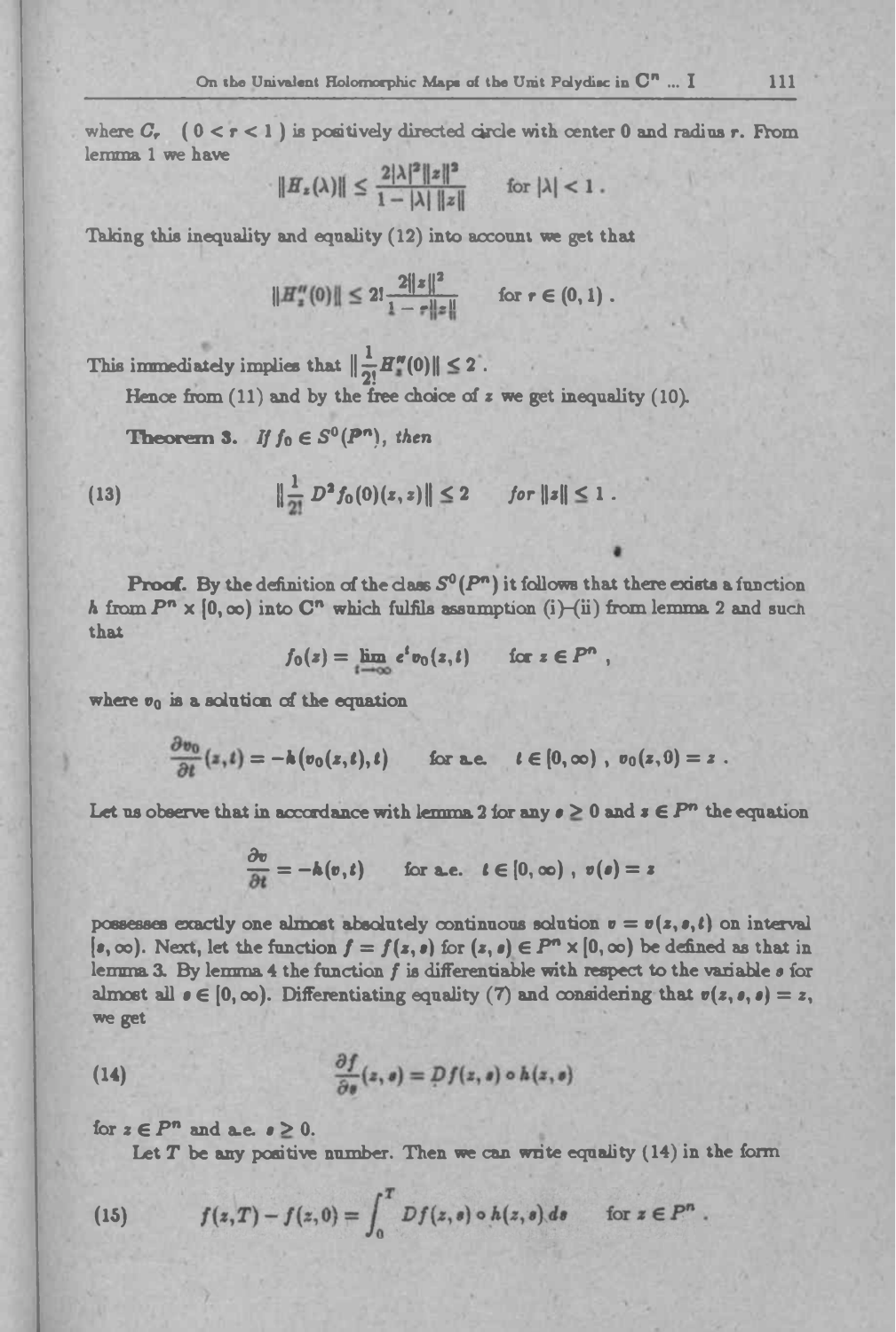112 **T. Pored»**

Now, let us introduce two functions  $G_{z_0}(\lambda) = f(\lambda z_0,T) - f(\lambda z_0,0)$  and  $F_{s_0}(\lambda) = \int Df(\lambda z_0, s) \circ h(\lambda z_0, s) ds$  for  $|\lambda| < 1$ , where  $z_0$  is a fixed point of polydisc o  $H_{s_0}(\lambda) = \int Df(\lambda z_0, s) \circ h(\lambda z_0, s) ds$  for  $|\lambda| < 1$ , where  $z_0$  is a fixed point of polydisc<br> $P^n$ . Such defined functions are holomorphic and map unit ball into  $C^n$ ; besides considering (15)  $G_{z_0} = H_{z_0}$ . Hence by lemma 3, corollary 1 and the theorem about the differentiation of integrals dependent on parameter we obtain 7. Powels<br>
We, let us introduce two functions  $G_{s_0}(\lambda) = f(\lambda s_0, T) - f(\lambda s_0, 0)$ <br>  $=\int_{\delta}^{T} Df(\lambda s_0, s) \circ A(\lambda s_0, s) ds$  for  $|\lambda| < 1$ , where  $z_0$  is a fixed point of polyce<br>  $\sin^2(\lambda s_0, s) \circ A(\lambda s_0, s) ds$  for  $|\lambda| < 1$ , where  $z_0$ 

$$
H_s''(0) = \int_0^T \left[2D^2 f(0, s)(z_0, z_0) + e^s D^2 h(0, s)(z_0, z_0)\right] ds.
$$

Hence at once we get

$$
D^{2} f(0, T)(z_{0}, z_{0})-D^{2} f(0, 0)(z_{0}, z_{0})=\int_{0}^{T} [2D^{2} f(0, s)(z_{0}, z_{0})+e^{s} D^{2} h(0, s)(z_{0}, z_{0})] ds.
$$

By simple transformations this equality takes form

(16) 
$$
e^{-2T} D^2 f(0,T)(z_0,z_0) - D^2 f(0,0)(z_0,z_0) = \int_0^T e^{-\theta} D^2 h(0,\theta)(z_0,z_0) d\theta.
$$

In virtue of corollary <sup>2</sup> and lemma <sup>3</sup> we have the inequality

$$
||f(z,T)|| \leq \frac{\epsilon^T ||z||}{(1-||z||)^2} \quad \text{for } z \in P^n,
$$

hence using the Cauchy formula it is not difficult to show that hence using the Cauchy formula it is not difficult the  $e^{-2T}D^2f(0,T)(z_0, z_0) = 0$ . Next, making use of the inequality  $T \to \infty$ Canchy formula it is not difficulty,  $z_0$ ) = 0. Next, making use of the inequality  $\|\frac{1}{2!} D^2 h(0, s)(z_0, z_0)\| \leq 2$  for  $s \geq 0$ 

$$
\|\frac{1}{2!}\,D^2h(0,\bullet)(z_0,z_0)\|\leq 2\qquad\text{for }\bullet\geq 0
$$

(compare lemma 5) and considering the fact that  $f(z,0) = f_0(z)$  for  $z \in P^n$  and equality (16) we obtain that

$$
\|\frac{1}{2!}\ D^2 f_0(0)(z_0,z_0)\| \leq 2.
$$

By the free choice of  $z_0$  it follows inequality (13).

**Example.** Let  $n \geq 2$  and  $f: P^n \to \mathbb{C}^n$  be defined by formula

free choice of 
$$
z_0
$$
 it follows inequality (13).  
\nble. Let  $n \geq 2$  and  $f : P^n \to \mathbb{C}^n$  be defined by formula  
\n
$$
f(z) = (z_1 + 3z_2^2, z_1, \ldots, z_n) \quad \text{for } z = (z_1, \ldots, z_n) \in P^n
$$

It is easy to see that  $f \in S(P^n)$ . We shall show that  $f \notin S^0(P^n)$ . Let us observe that  $\|\frac{1}{2!}D^2f(0)(z_0, z_0)\| = 3$  for  $z_0 = (0,1,0,\ldots,0)$ , hence the function *f* does not satisfy the necessary condition, so it does not belong to  $S^0(P^n)$ . Hence for  $n \geq 2$  the class  $S(P^n)$  is essentially wider than the class  $S^0(P^n)$ .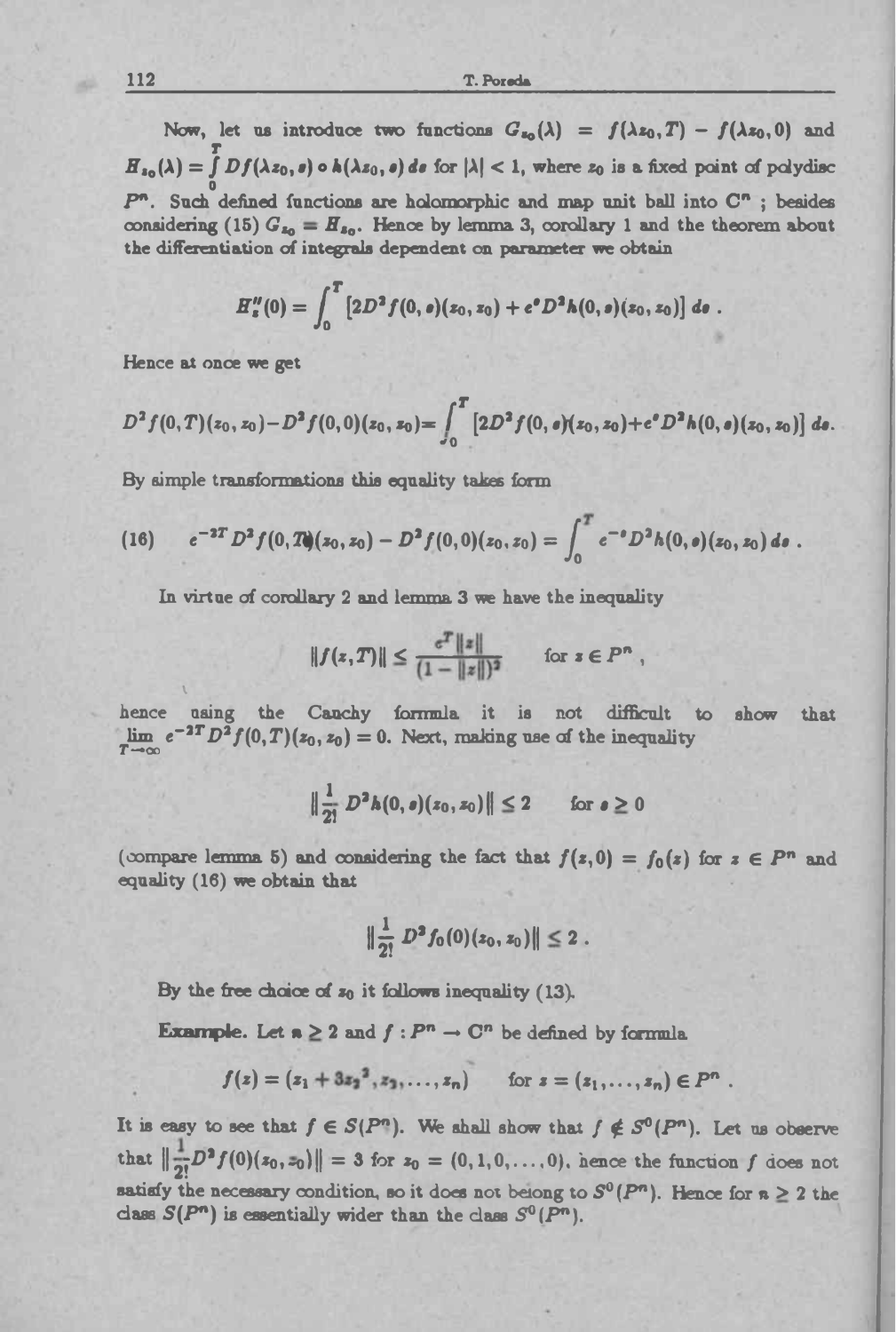### **REFERENCES**

- [1] Alexiewics, A., Anolisa funkcjonolne, PWN, Warszama 1969.
- [2] Dieudonné, J., Foundations of modern analyse, Academic Press, New York, London 1960.
- [3] Duren, P.L., Umvalent Panctions, Springer-Verlag, New York 1983.
- [4] Engelking, R., Sieklucki, K., Geometria i topologia, part II, PWN, Warszawa 1980.
- [5] Fuks, B.A., Special chapters in the theory of analytic functions of several complex variables, (Russian), Fixmatgiz, Moscow 1963.
- [6] Gurganus, K.R.,  $\Phi$  -like holomorphic functions in  $\mathbb{C}^n$  and Banach spaces. Trans. Arner. Math. Soc. 205 (1975), 389-406.
- [7] Kato, T., Nonimear semigroups and evolution equations, J. Math. Soc. Japan 19 (1967),  $508 - 520.$
- [8]  $P$ ialtzgrafi, J.A., Subordination chains and univalence of holomorphic mappings in  $C^n$ . Math. Ann. 210 (1974), 55-68.
- [9] Pommerenke, J.Ch., Univalent Fanctions, Vandenhoeck and Ruprecht, Gottingen 1975.
- [10] Poreda, T., On the univalent subordination chains of holomorphic mappings in Banach spaces, Communst. Math. Prace Mat., (to appear).
- [11] Suffridge, T.J., Startike and conver maps in Banach spaces, Pacific J. Math. 46 (1973).

#### **STRESZCZENIE**

W pracy tej wyróżnione zostały jednokrotne odwzorowania holomorficzne policylindra jednostkowego P<sup>n</sup> w C<sup>n</sup> mające przedstawienie paramstryczne. Okazuje się, że ta klasa funkcji ma podstawowe własności geometryczne analogiczne jak klesa funkcji jednokrotnych jednej zmiennej sespolonej.

### SUMMARY

The author considers univalent holomorphic mappings of the unit polydisc in  $\mathbb{C}^n$  into  $\mathbb{C}^n$ which have the parametric representation. He points out an analogy between these mappings and the univalent functions of one complex variable.